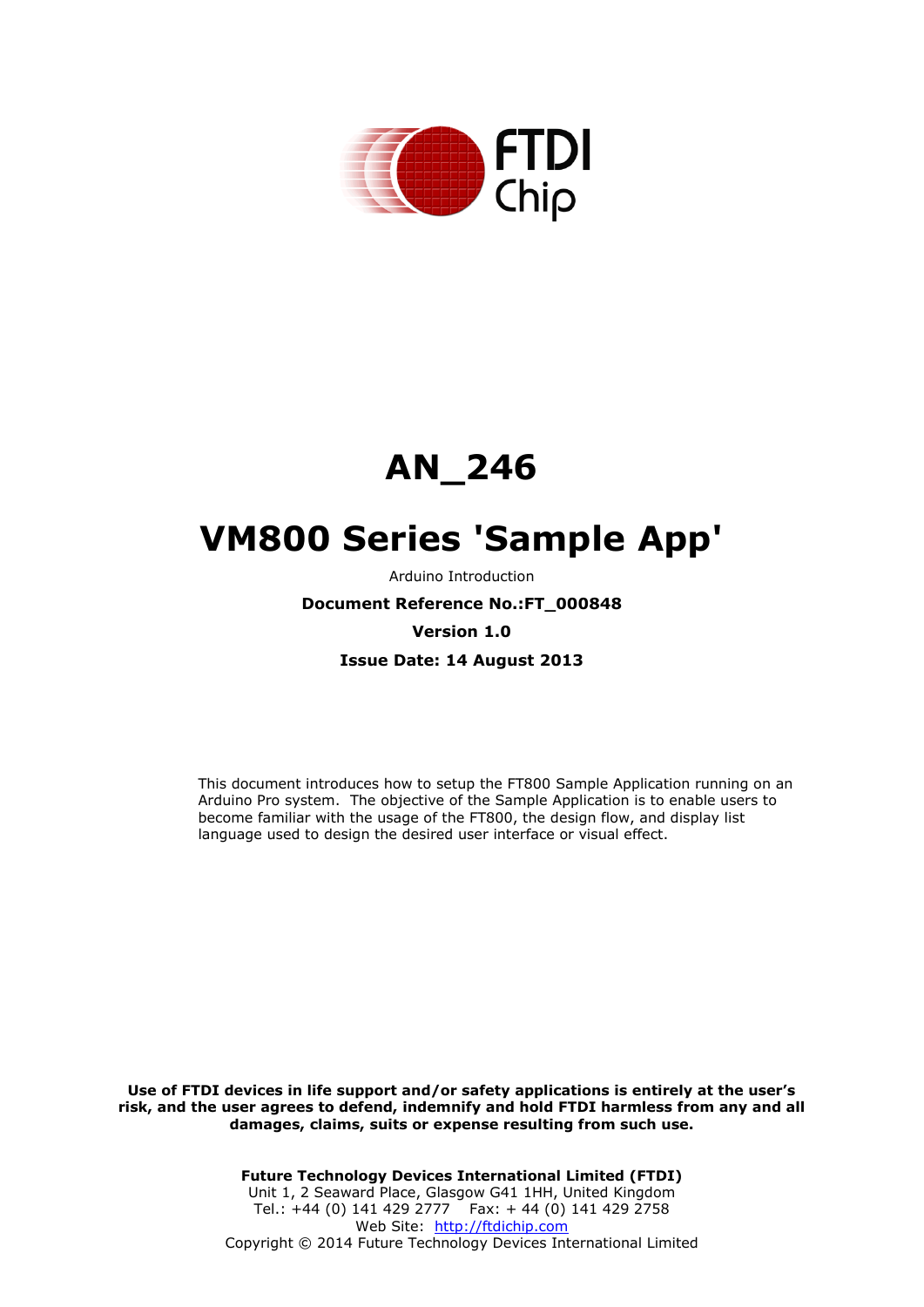

# **Table of Contents**

| 1              |       |                                           |  |
|----------------|-------|-------------------------------------------|--|
|                | 1.1   |                                           |  |
|                | 1.2   |                                           |  |
|                | 1.3   |                                           |  |
|                | 1.3.1 |                                           |  |
|                | 1.3.2 |                                           |  |
|                | 1.3.3 |                                           |  |
|                | 1.4   |                                           |  |
|                | 1.5   |                                           |  |
|                | 1.5.1 |                                           |  |
| 2 <sup>1</sup> |       |                                           |  |
|                | 2.1   |                                           |  |
|                | 2.2   |                                           |  |
|                | 2.2.1 |                                           |  |
|                | 2.2.2 |                                           |  |
|                | 2.2.3 |                                           |  |
|                | 2.2.4 |                                           |  |
|                | 2.2.5 |                                           |  |
| 3              |       |                                           |  |
| 4              |       |                                           |  |
| 5              |       |                                           |  |
|                |       |                                           |  |
|                |       |                                           |  |
|                |       |                                           |  |
| 6              |       | Appendix B - List of Tables & Figures  15 |  |
| 7              |       |                                           |  |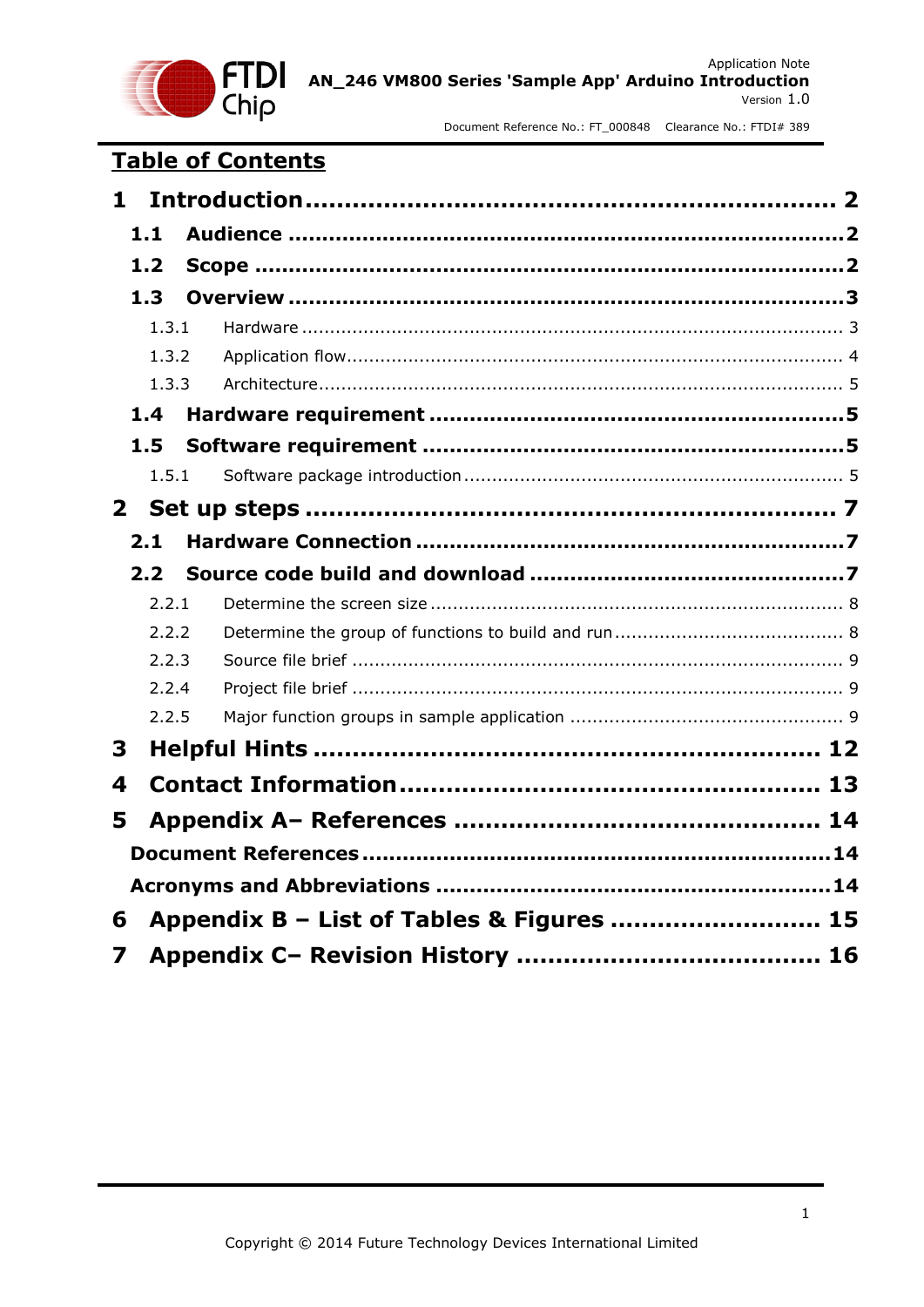

# <span id="page-2-0"></span>**1 Introduction**

The FT800 combines display, audio and touch functionality into one single chip, powered by FTDI Chip's advanced EVE technology (Embedded Video Engine). The FT800 device interfaces with a system MCU via either an SPI or  $I^2C$  interface. To enable customers to more easily utilize the functionality of the FT800 in a project, a Sample Application is provided here for tutorial purposes.

The sample application has been written for the Arduino Pro platform.

Users can read the source code of the Sample Application first, and then run the code to observe the effects. Editing the code is also encouraged to help learn the features of the FT800.

Note that although the basic project is created for Arduino Pro, the code relating to the creation of the screen shots could be reused in different MCU design environments. In addition, the set-up steps for the Arduino Pro would be necessary for other MCU's.

This document introduces how to set up and use the Sample Application with an FTDI VM800 series development system in conjunction with an Arduino Pro platform. At the time of writing the series includes VM800B, VM800C and VM800P development systems. Further information regarding the FT800 programming language or pseudo-code can be found in the [FT800](http://www.ftdichip.com/Support/Documents/ProgramGuides/FT800%20Programmers%20Guide.pdf)  [Programmer](http://www.ftdichip.com/Support/Documents/ProgramGuides/FT800%20Programmers%20Guide.pdf) Guide.

For VM800B, VM800C and VM800P development board details, please refer to the datasheets: [DS\\_VM800C](http://www.ftdichip.com/Support/Documents/DataSheets/Modules/DS_VM800C.pdf) or [DS\\_VM800B](http://www.ftdichip.com/Support/Documents/DataSheets/Modules/DS_VM800B.pdf) or [DS\\_VM800P.](http://www.ftdichip.com/Support/Documents/DataSheets/Modules/DS_VM800P.pdf) To learn more about Arduino Pro and its IDE, please check [http://www.arduino.cc](http://www.arduino.cc/)

**NOTE: Any source code is provided on an "as is" basis, and is neither guaranteed nor supported.**

#### **We recommend to use the Arduino Pro based on ATmeg328.**

# <span id="page-2-1"></span>**1.1 Audience**

This document assumes the audience has read the datasheet and Programmer Guide of the FT800. In addition, familiarity of the C/C++programming language is necessary to understand the Sample Application source code. To understand the SPI of the Arduino Pro Platform, knowledge of Arduino Pro hardware and IDE (Independent Design Environment) is required.

# <span id="page-2-2"></span>**1.2 Scope**

The Sample Application mentioned in this document is created in the Arduino Pro IDE and runs on Arduino Pro connected to a VM800B or VM800C.

The VM800P module has an integral Arduino Pro processor built in.

The Sample Application project comprises the source code as well as project files.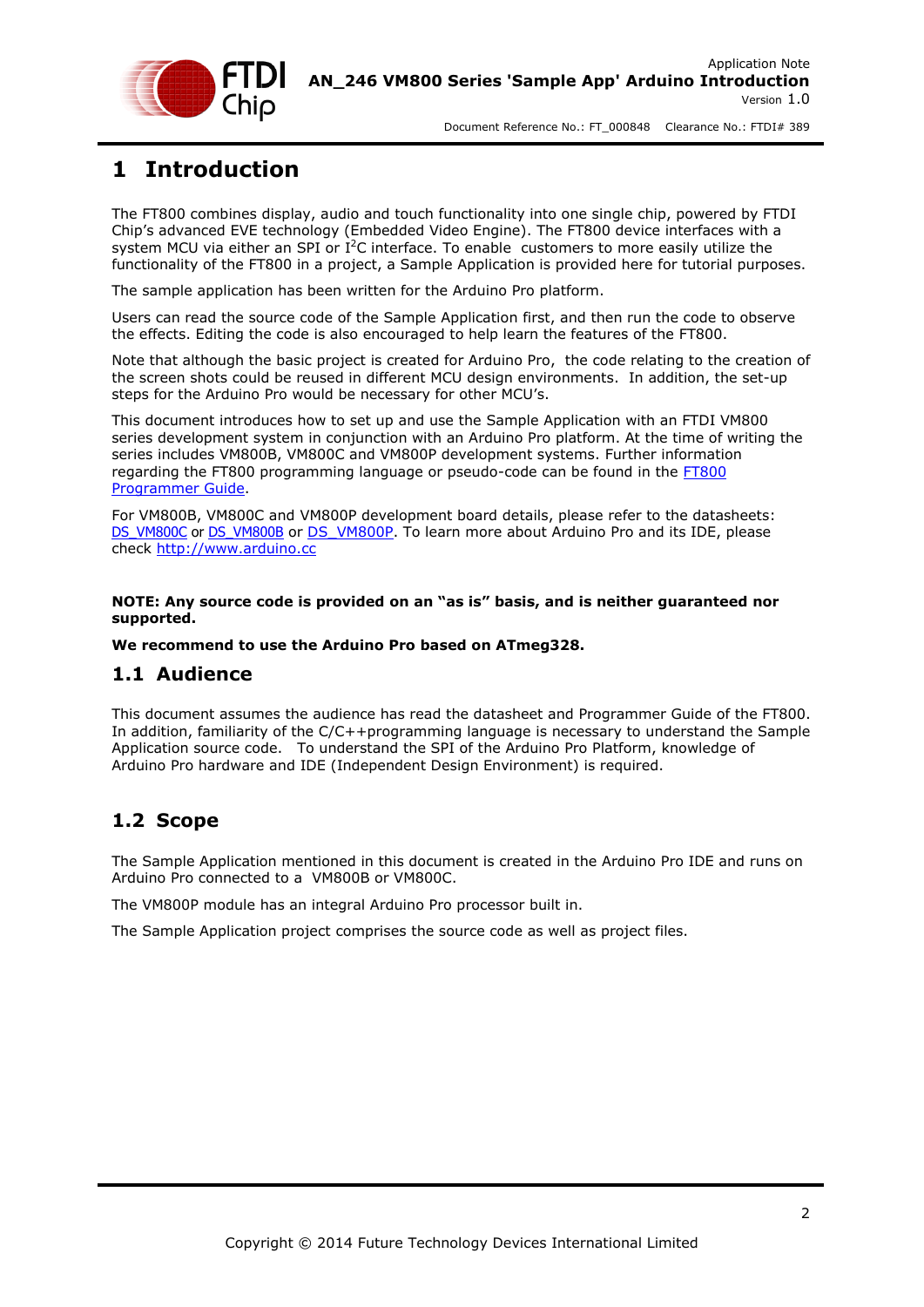

# <span id="page-3-0"></span>**1.3 Overview**

### <span id="page-3-1"></span>**1.3.1 Hardware**

The diagram below gives the basic hardware setup.



<span id="page-3-2"></span>**Figure 1.1: Block Diagram of Setup**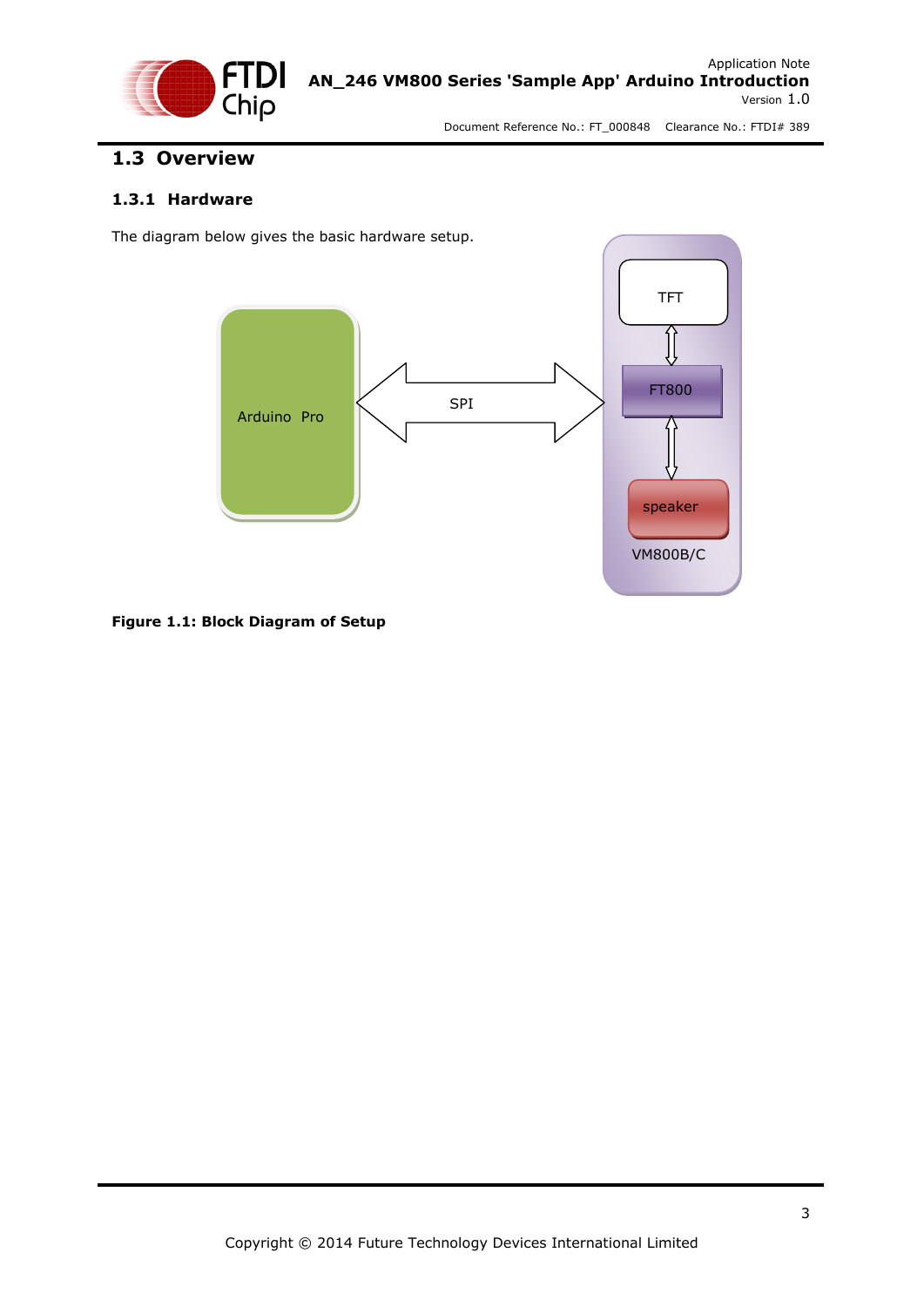

# <span id="page-4-0"></span>**1.3.2 Application flow**

The diagram below gives the basic flow and structure to configuring the FT800 in an application.

<span id="page-4-1"></span>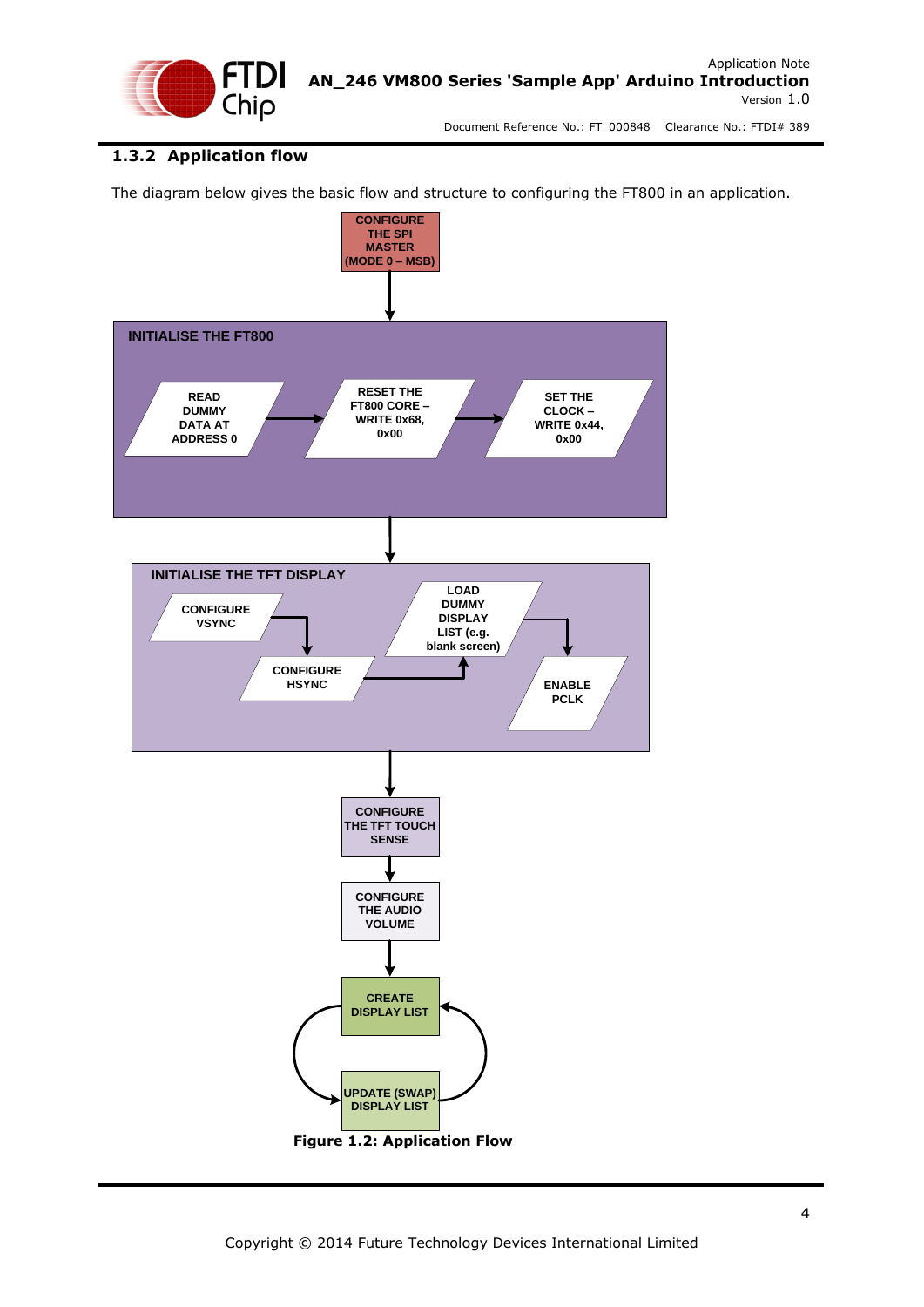

### <span id="page-5-0"></span>**1.3.3 Architecture**

The Sample Application is designed to easily port to various platforms with SPI host functionality. Therefore, this sample application introduces one generic HAL (hardware abstraction layer) which can be used as a guideline for other platforms.



<span id="page-5-4"></span> **Figure 1.3: Architecture diagram**

# <span id="page-5-1"></span>**1.4 Hardware requirement**

VM800B, VM800C or VM800P development kit.

Note that the development system has an option for 3 different size displays, 3.5", 4.3", or 5.0"(VM800C35A-xx, VM800B35A-xx, VM800P35A-xx, VM800C43A-xx, VM800B43A-xx, VM800P43A-xx VM800C50A-xx, VM800B50A-xx, VM800P50A-xx respectively).

 One USB cable with a MicroB connector to provide power to the VM800 board. It is optional if battery is provided for power supply.

# <span id="page-5-2"></span>**1.5 Software requirement**

- Arduino IDE 1.0.5
- FT800 Sample Application release package.

### <span id="page-5-3"></span>**1.5.1 Software package introduction**

### **1.5.1.1 Folder introduction**

- Folder "Project\Arduino" contains all the source code and project file "SampleApp.ino".
- Folder "Docs\Arduino" contains this document.
- The other folders are not relevant to the Arduino Pro platform.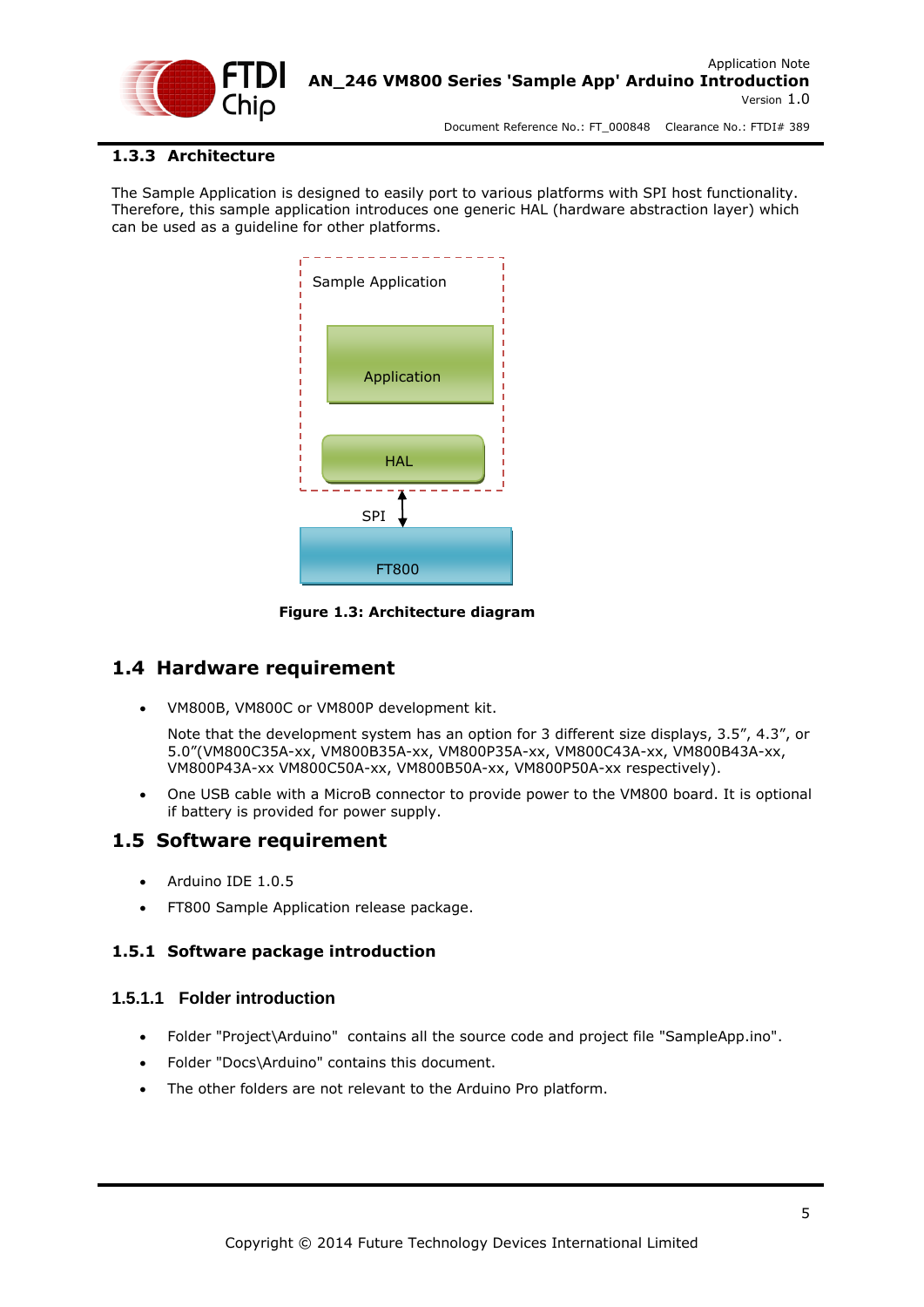

# **1.5.1.2 Dependency**

The Sample Application uses the SPI library provided by Arduino with Arduino IDE. Please check the **[Arduino website](http://arduino.cc/en/Reference/SPI)** for details.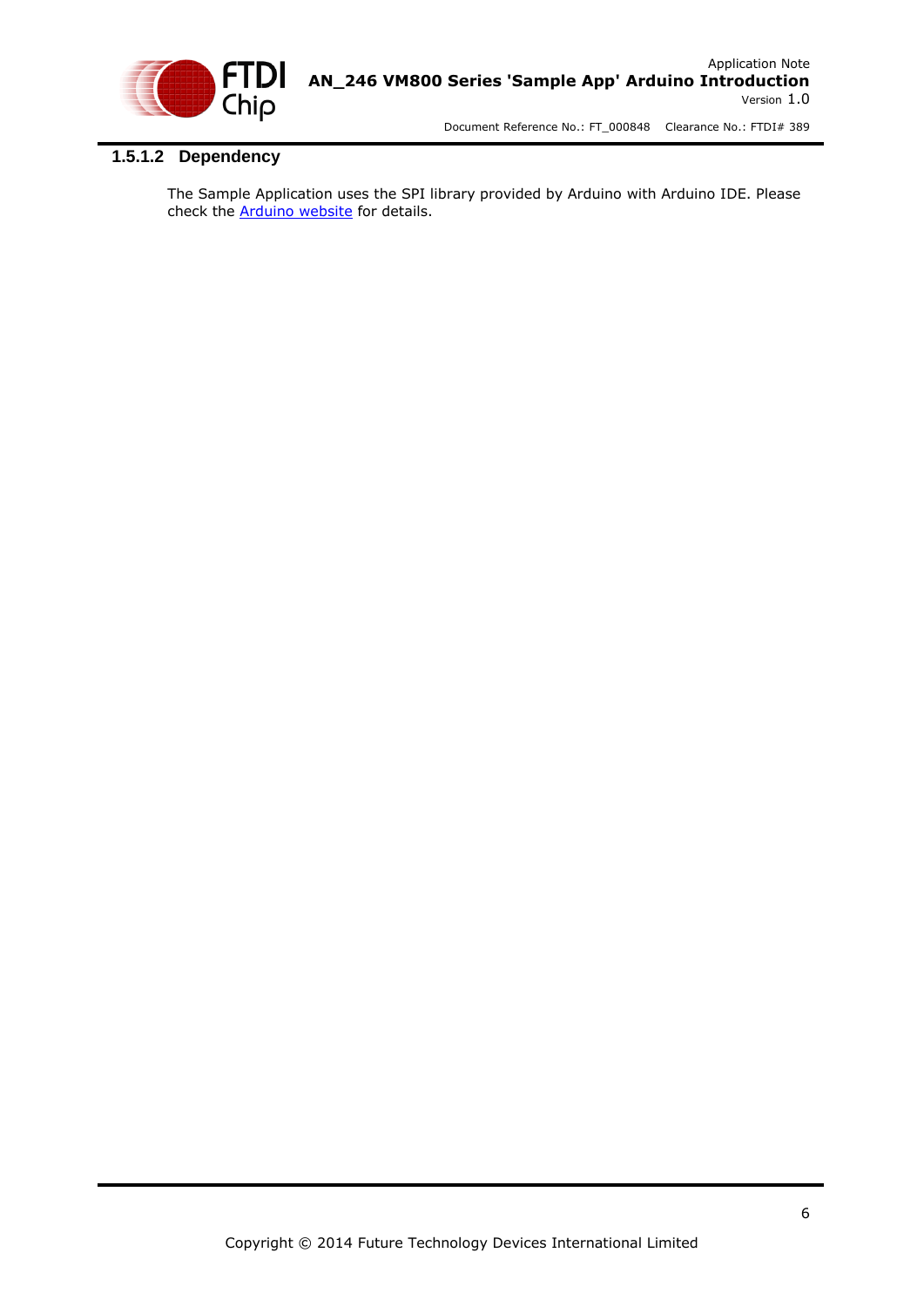

# <span id="page-7-0"></span>**2 Set up steps**

# <span id="page-7-1"></span>**2.1 Hardware Connection**

The table below describes the connection between the Arduino Pro and the VM800 board. Please check the datasheet of the VM800 system for more details.

**For details of the power supply requirements of Arduino Pro and VM800, check the Arduino Pro datasheet and VM800 system datasheet accordingly.** 

| Arduino Pro    | VM800C Board        | Description                            |
|----------------|---------------------|----------------------------------------|
| Digital Pin 13 | SCK in J5           | Signal SCK of SPI                      |
| Digital Pin 11 | MOSI in J5          | Signal MOSI of SPI                     |
| Digital Pin 12 | MISO in J5          | Signal MISO of SPI                     |
| Digital Pin 10 | CS#<br>in J5        | Signal CS of SPI                       |
| GND            | <b>GND</b><br>in J5 | Ground                                 |
| Digital Pin 4  | PD#<br>in 15        | Power Down<br>$Pin(PD_N#)$ of<br>FT800 |
| Digital Pin 3  | INT# in J5          | Interrupt $Pin(INT_N#)$<br>of FT800    |

### <span id="page-7-3"></span>**Table 1: Hardware signal connection**

Note: The Arduino Pro is already part of the VM800P module and no external connections are required.

# <span id="page-7-2"></span>**2.2 Source code build and download**

Please note that all the related source code resides at folder "Project\Arduino\SampleApp".

To build the project, open the file "Project\Arduino\SampleApp\SampleApp.ino " with the Arduino IDE and the following screen will be shown: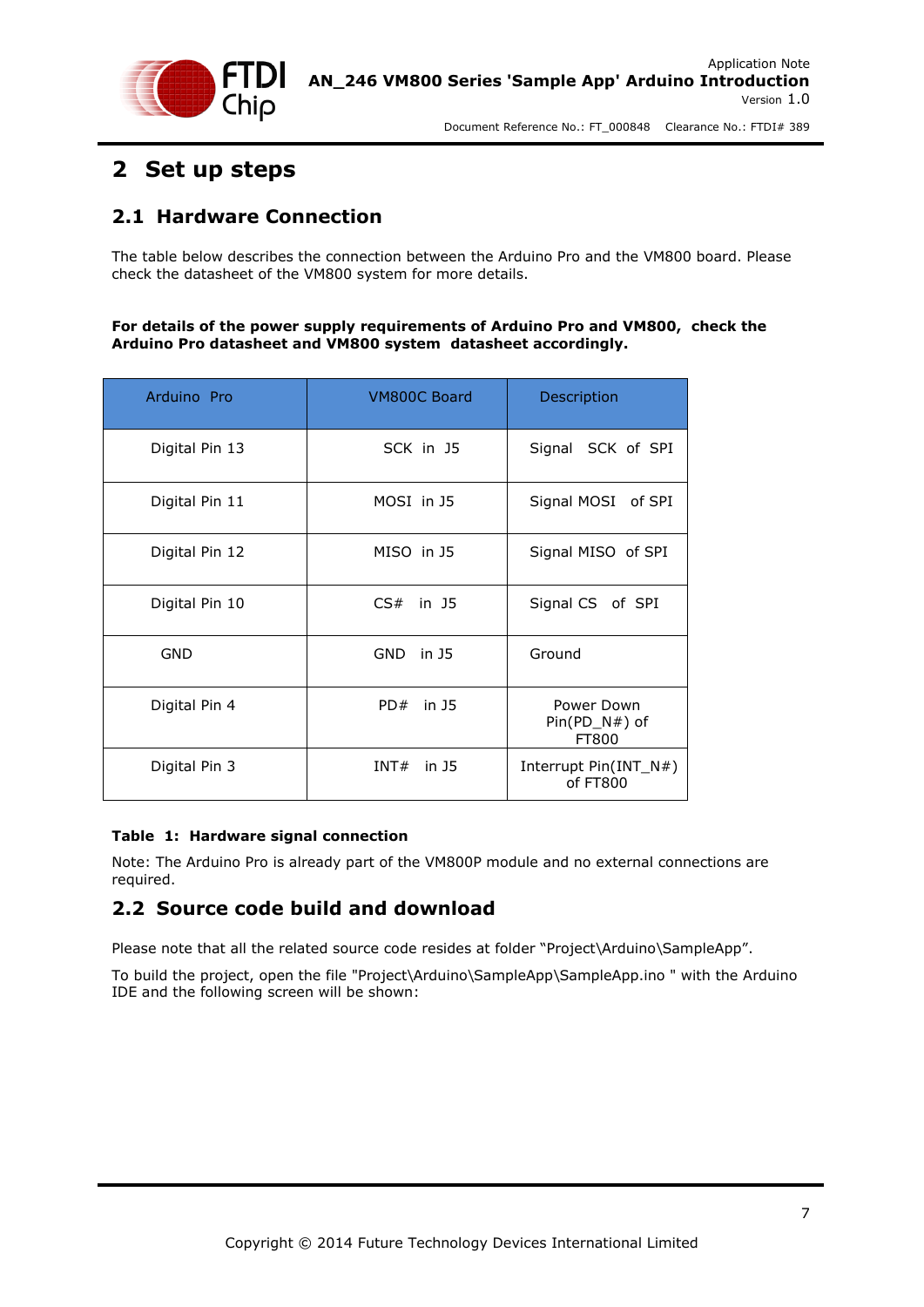

| SampleApp   Arduino 1.0.3<br>File Edit Sketch Tools Help                                                                                                                                   | <b>Constitution of Act</b>                                 |
|--------------------------------------------------------------------------------------------------------------------------------------------------------------------------------------------|------------------------------------------------------------|
| <b>00 © D D</b>                                                                                                                                                                            | ⊡                                                          |
| SampleApp FT_CoPro_Cmds.cpp FT_CoPro_Cmds.h FT_DataTypes.h FT_Gpu.h FT_Hal_Spi.cpp<br>FT Hal Utils h   FT Platform h   SampleApp.cpp   SampleApp.n   SampleApp RawData.cpp<br>FT Hal_Spi.h | 同                                                          |
| #ifndef FT HAL SPI H<br>#define FT HAL SPI H                                                                                                                                               |                                                            |
| $/$ * Definitions used for arduino platform */<br>#ifdef ARDUINO PLATFORM<br>#define FT ARDUINO PRO SPI CS (10)<br>#define FT800 INT (3)<br>#define FT800 PD N (4)<br>#endif               |                                                            |
| /* Definitions used for FT800 co processor command buffer */                                                                                                                               |                                                            |
| #define FT GPU DL SIZE<br>$(8*1024)$                                                                                                                                                       |                                                            |
| #define FT CMD FIFO SIZE<br>$(4*1024)$                                                                                                                                                     |                                                            |
| #define FT JPEG BLOCK SIZE<br>$(2*1024)$                                                                                                                                                   |                                                            |
| /* APIs for SPI HAL initialization */                                                                                                                                                      |                                                            |
| ft void hal spi init();                                                                                                                                                                    |                                                            |
| ft void hal spi exit();                                                                                                                                                                    |                                                            |
| /* APIs for read/write start */                                                                                                                                                            |                                                            |
| ft void hal spi rdstart(ft uint32 t addr);                                                                                                                                                 |                                                            |
| ft_void_hal_spi_wrstart(ft_uint32_t_addr);                                                                                                                                                 |                                                            |
| ft void hal spi wrcmdstart (ft int16 t count) ;                                                                                                                                            |                                                            |
| /* API for read/write end */                                                                                                                                                               |                                                            |
| ft void hal spi end();                                                                                                                                                                     |                                                            |
| $/$ * APIs for read functionality */                                                                                                                                                       |                                                            |
| ft uint8 t hal spi rd8(ft uint32 t addr);                                                                                                                                                  |                                                            |
| ft uint16 t hal spi rd16(ft uint32 t addr);                                                                                                                                                |                                                            |
|                                                                                                                                                                                            |                                                            |
| Jone compiling.                                                                                                                                                                            |                                                            |
|                                                                                                                                                                                            |                                                            |
|                                                                                                                                                                                            |                                                            |
| Binary sketch size: 26,252 bytes (of a 30,720 byte maximum)                                                                                                                                |                                                            |
|                                                                                                                                                                                            | Arduino Pro or Pro Mini (SV, 16 MHz) w/ ATmega320 on COM39 |

<span id="page-8-2"></span>**Figure 1.4 :Arduino IDE with the opened project**

Press "Ctrl+R" to rebuild and "Ctrl+U" to download the binary generated into Arduino Pro.

For further details of downloading or programming Arduino Pro, check the website of Arduino Pro.

#### <span id="page-8-0"></span>**2.2.1 Determine the screen size**

For 3.5 inch displays, ensure the compilation macro switch "#define SAMAPP\_DISPLAY\_QVGA" in file "Project\Arduino\FT\_Platform.h"is defined.

For the other development boards (4.3" and 5.0" displays), make sure the macro above is undefined within the sample application project. This will ensure the correct display resolution is selected to match the correct display size.

After correctly setting the definition, re-build the project.

#### <span id="page-8-1"></span>**2.2.2 Determine the group of functions to build and run**

Due to the limitation of the Arduino Pro flash size(32KBytes), it is impossible to put all the functions together and program them into the Arduino Pro. All the functions are grouped into 5 categories, which are compiled and built under following compiler switches in the file "Project\Arduino\FT\_Platform.h "

#define SAMAPP\_ENABLE\_APIS\_SET0 #define SAMAPP\_ENABLE\_APIS\_SET1 #define SAMAPP\_ENABLE\_APIS\_SET2 #define SAMAPP\_ENABLE\_APIS\_SET3 #define SAMAPP\_ENABLE\_APIS\_SET4

Users must enable one API set exclusively, by defining one of the above macro's at a time, otherwise the binary build will not fit into the Arduino Pro flash.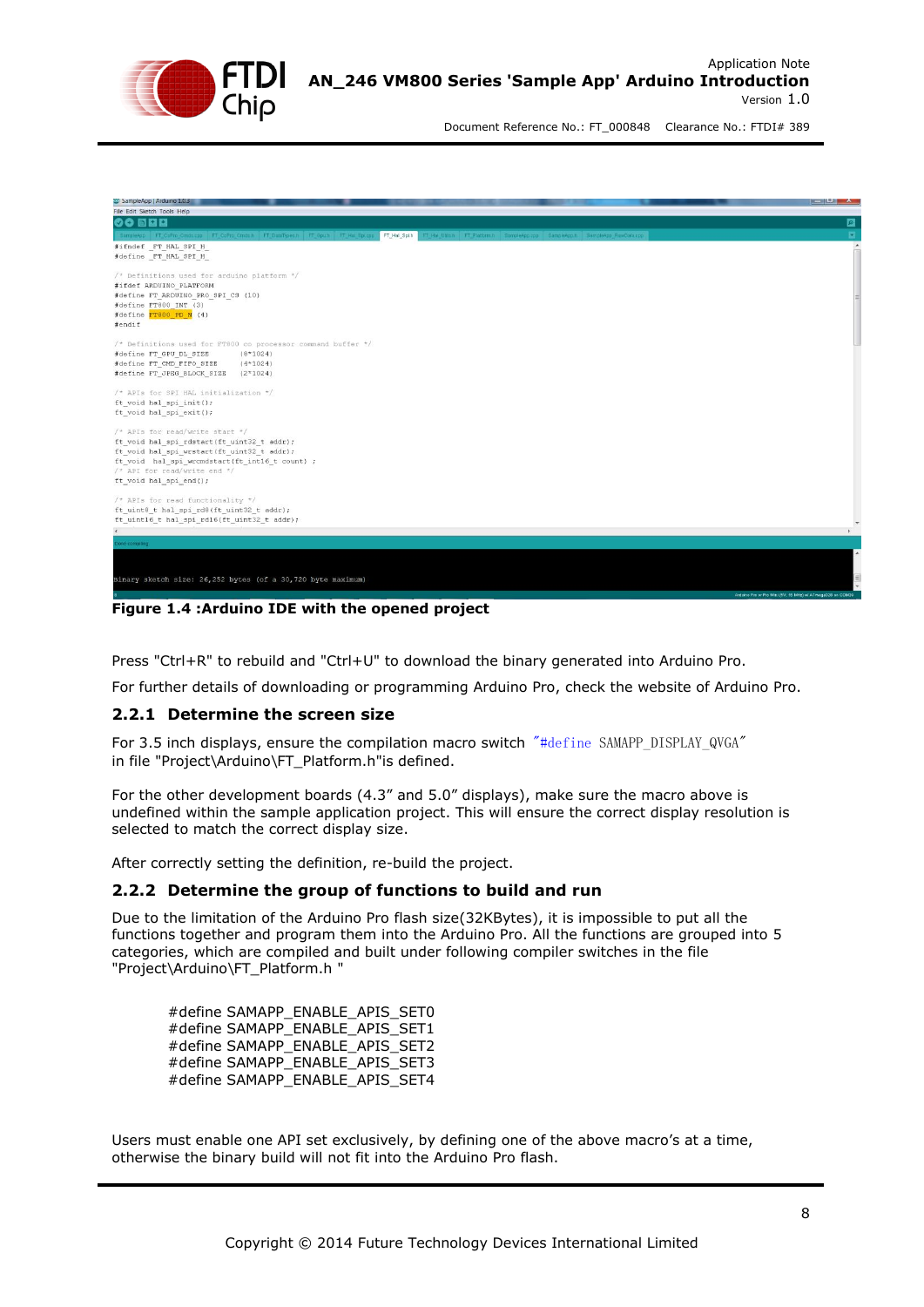

Note the categories mentioned here are not the same as the groups mentioned in [section 2.2.5.](#page-9-3) The groups here are defined for the purpose of running on the Arduino Pro.

### <span id="page-9-0"></span>**2.2.3 Source file brief**

*"SampleApp.cpp"* is the main source file for the Sample Application. The main entry function is inside. It defines all the sample functions.

The functions in "SampleApp.cpp" are mostly in the form of "SAMAPP\_GPU\_xxx" and "SAMAPP\_CoPro\_xxx".

*"FT\_Gpu\_Hal.cpp"* defines the transportation layer functions, which provides one SPI abstraction layer to access the FT800. Editing this file allows for porting the application to alternative MCU's and compilers with minimal effort. It is more specific to the SPI master interface.

*"FT\_CoPro\_Cmds.cpp"* defines the APIs of the FT800 coprocessor engine commands. This file is structured to be generic and could be ported to other projects for other target MCU's.

*"FT\_GPU.h"* defines the FT800 specific instruction parameters, register names and memory maps. The contents of this file relate directly to the FT800 Programmers Guide and is structured to be generic such that it could be ported to other projects for other target MCU's.

*"SampleApp\_RawData.cpp"* defines the bitmap data used in sample application.

#### <span id="page-9-1"></span>**2.2.4 Project file brief**

"SampleApp.ino" is the project file used by the Arduino IDE and it includes all the necessary files in this project.

<span id="page-9-3"></span>The major functions in the sample application can be classified into the following groups according to functionality and design purpose.

#### <span id="page-9-2"></span>**2.2.5 Major function groups in sample application**

The major functions in the sample application can be classified into following group according to its functionality and design purpose.

### **2.2.5.1 Primitives group**

The functions in this group are designed to demonstrate the usage of FT800 primitives.

An FT800 primitive is the basic drawing command e.g. Points are used to draw circles, while Lines is used for straight lines. More information on the primitives may be found in the FT800 Programmers Guide.

All the function are in the form of "SAMAPP\_GPU\_xxx". Here is the list:

```
/*draw circles*/
o SAMAPP_GPU_Points();
   /*draw a triangle*/
o SAMAPP_Gpu_Polygon();
   /*draw lines*/
o SAMAPP_GPU_Lines();
   /*draw rectangles*/
o SAMAPP_GPU_Rectangles();
   /*draw bitmaps*/
o SAMAPP_GPU_Bitmap();
   /*draws chars with different fonts*/
o SAMAPP_GPU_Fonts();
```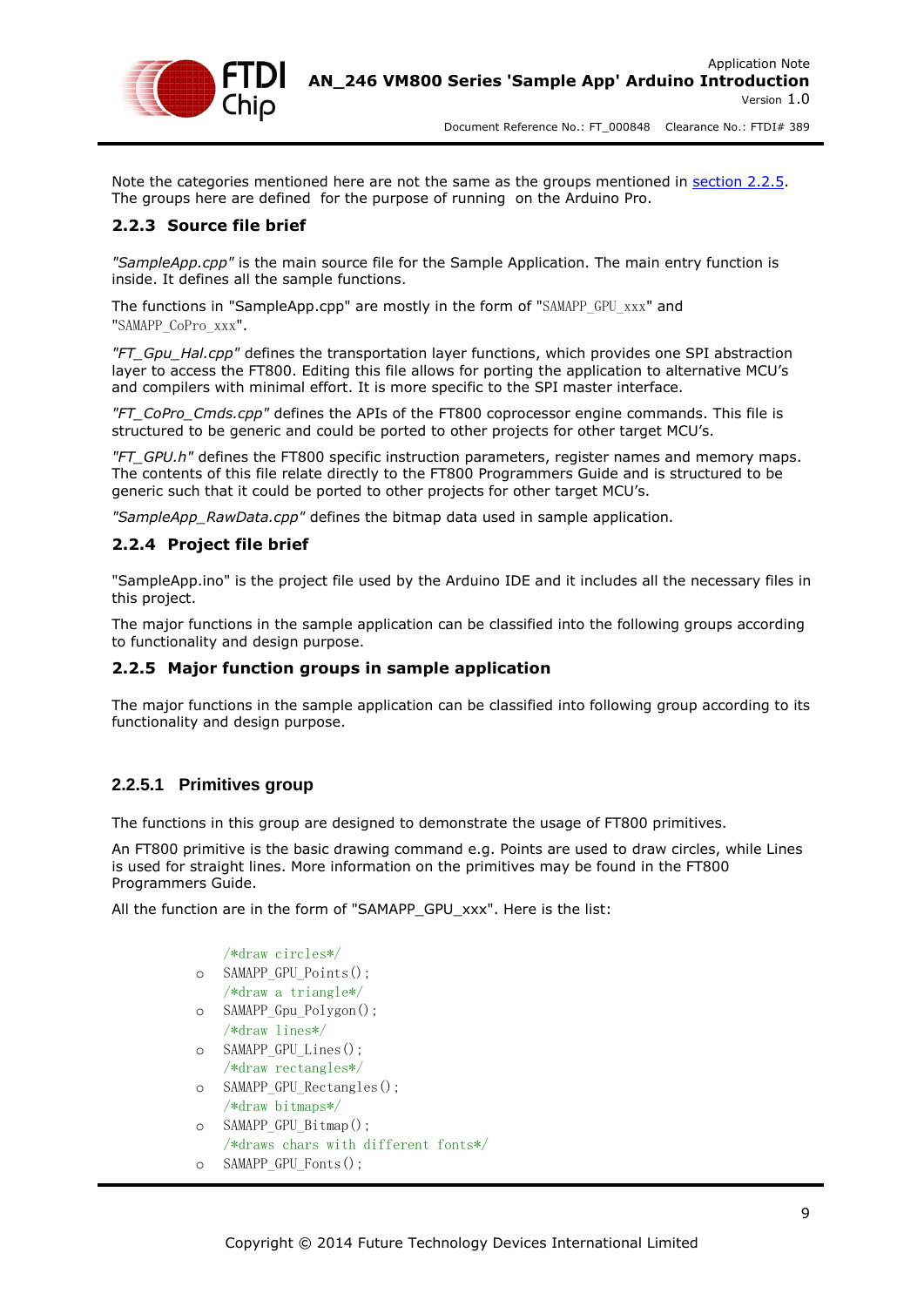

- o SAMAPP\_GPU\_Text8x8();
- o SAMAPP\_GPU\_TextVGA();
	- /\*draws a bargraph\*/
- o SAMAPP\_GPU\_Bargraph();
- o SAMAPP\_GPU\_LineStrips();
- o SAMAPP\_GPU\_EdgeStrips();
- /\*example of cutting away an active area on the display\*/
- o SAMAPP\_GPU\_Scissor(); /\*Font and Points Primitives combination\*/
- o SAMAPP\_GPU\_FtdiString(); /\*Call and Return Primitives combination\*/
- o SAMAPP\_GPU\_StreetMap(); /\*Additive blending of fonts\*/
- o SAMAPP\_GPU\_AdditiveBlendText();
- /\*Usage of Macro\*/
- o SAMAPP\_GPU\_MacroUsage(); /\*Additive blending of points\*/
- o SAMAPP\_GPU\_AdditiveBlendPoints();

## **2.2.5.2 Widgets group**

The functions in this group are designed to demonstrate the FT800 graphic engine widgets, which are visual components to reduce the effort of GUI programmers.

A widget will create a complex object with one command as opposed to many e.g. the clock widget provides a large circle for the face, twelve circles for each number and 3 lines for each clock hand. If this was created without the widget the programmers would need to draw 13 circles and 3 hands in separate primitive commands.

There are 14 in-built widgets and the sample functions are in the form of "SAMAPP\_CoPro\_Widget\_xxx".

- o SAMAPP\_CoPro\_Widget\_Logo();
- o SAMAPP\_CoPro\_Widget\_Text();
- o SAMAPP\_CoPro\_Widget\_Number();
- o SAMAPP\_CoPro\_Widget\_Button();
- o SAMAPP\_CoPro\_Widget\_Clock();
- o SAMAPP\_CoPro\_Widget\_Guage();
- o SAMAPP\_CoPro\_Widget\_Gradient();
- o SAMAPP\_CoPro\_Widget\_Keys();
- o SAMAPP\_CoPro\_Widget\_Progressbar();
- o SAMAPP\_CoPro\_Widget\_Scroll();
- o SAMAPP\_CoPro\_Widget\_Slider();
- o SAMAPP\_CoPro\_Widget\_Dial();
- o SAMAPP\_CoPro\_Widget\_Toggle();
- o SAMAPP\_CoPro\_Widget\_Spinner();

The following functions are designed to demonstrate additional FT800 commands, which are frequently used by programmers to simplify a project. They are in the form of "SAMAPP\_CoPro\_xxx".

/\*Screen calibrate example\*/

- o SAMAPP\_CoPro\_Calibrate();
- o SAMAPP\_CoPro\_Screensaver(); /\*Matrix example for Bitmap manipulation\*/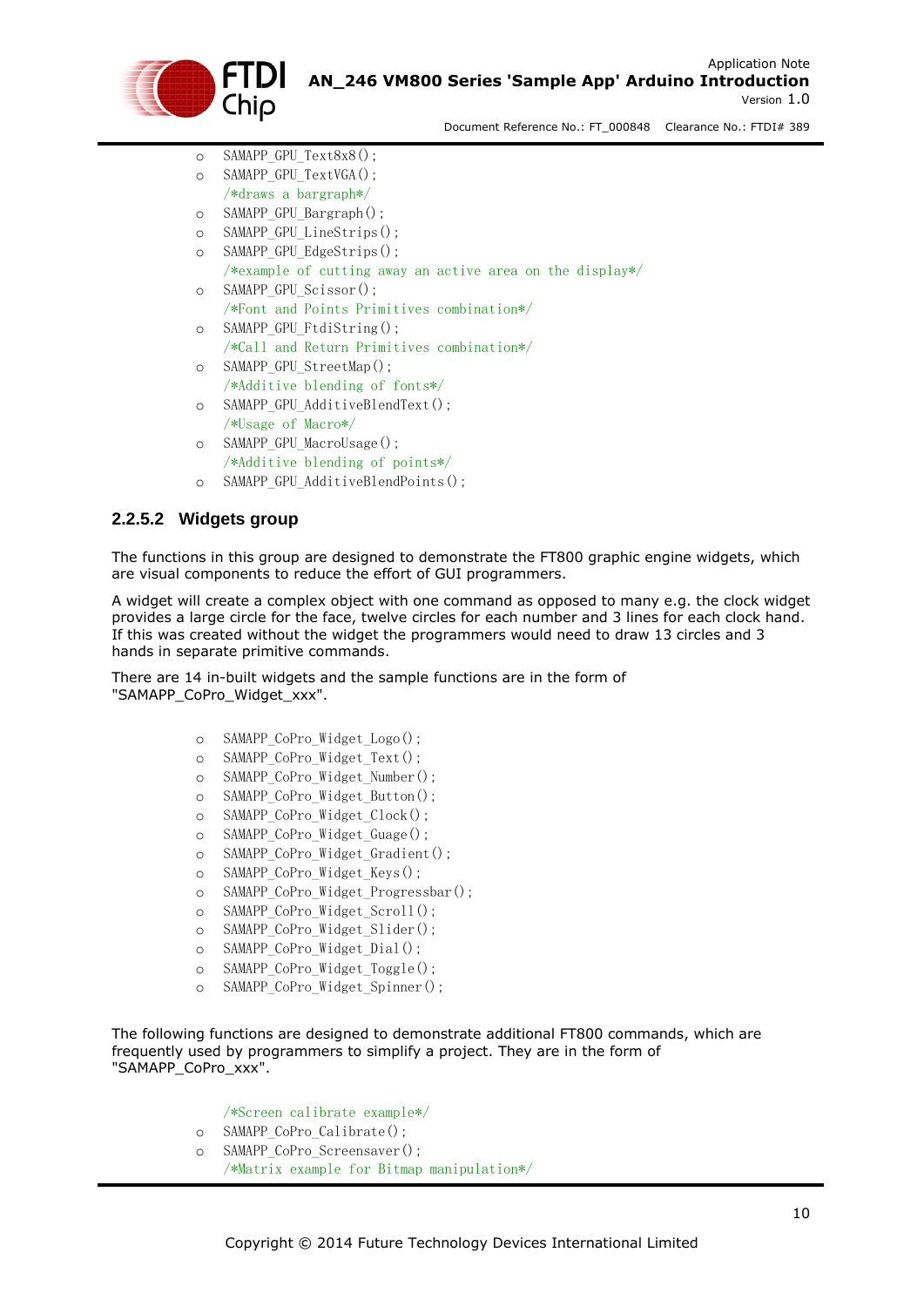

| $\circ$ | SAMAPP CoPro $Matrix()$ ;                                 |
|---------|-----------------------------------------------------------|
|         | /*Appending block of memory to the current display list*/ |
| $\circ$ | SAMAPP CoPro AppendCmds();                                |
|         | $/*$ Decompress functionality example*/                   |
| $\circ$ | SAMAPP CoPro Inflate();                                   |
|         | /*JPEG decoding functionality example*/                   |
| $\circ$ | SAMAPP_CoPro_Loadimage();                                 |
|         | $\sqrt{\text{*}$ Customer Font example*/                  |
| $\circ$ | SAMAPP CoPro Setfont();                                   |
|         | $*\text{Track usage example for touch*}$                  |
| $\circ$ | SAMAPP CoPro Track();                                     |
|         | $/*$ Screenshot example*/                                 |
| $\circ$ | SAMAPP CoPro Snapshot ();                                 |
|         | $/*Sketch example*/$                                      |

o SAMAPP\_CoPro\_Sketch();

## **2.2.5.3 Audio & Touch group**

 /\* Audio playback API \*/ o SAMAPP\_Aud\_Music\_Player(); /\* Audio Playback sample function in streaming way\*/ o SAMAPP\_Aud\_Music\_Player\_Streaming(); /\*FT800 Built-In Sound sample function\*/ o SAMAPP\_Sound() /\*FT800 Touch and Tag usage sample function\*/ o SAMAPP\_Touch() /\* FT800 Track coprocessor engine command usage sample \*/ o SAMAPP\_CoPro\_Track(); /\* FT800 keys widget and touch tag example\*/ o SAMAPP\_CoPro\_Widget\_Keys\_Interactive();

### **2.2.5.4 Host Command Group**

/\*Toggle the PD\_N pin of FT800 for power cycle\*/

```
o Ft_Gpu_Hal_Powercycle ()
  /*
```
FT800 Host Command Function: users can send the respective host commands to achieve clock source selection, power mode switch, frequency selection as well as core reset.

```
 */
```
o Ft\_Gpu\_HostCommand()

/\*

This API defines 6 scenarios of power mode switch, implemented by calling functions above.

\*/

o SAMAPP\_PowerMode()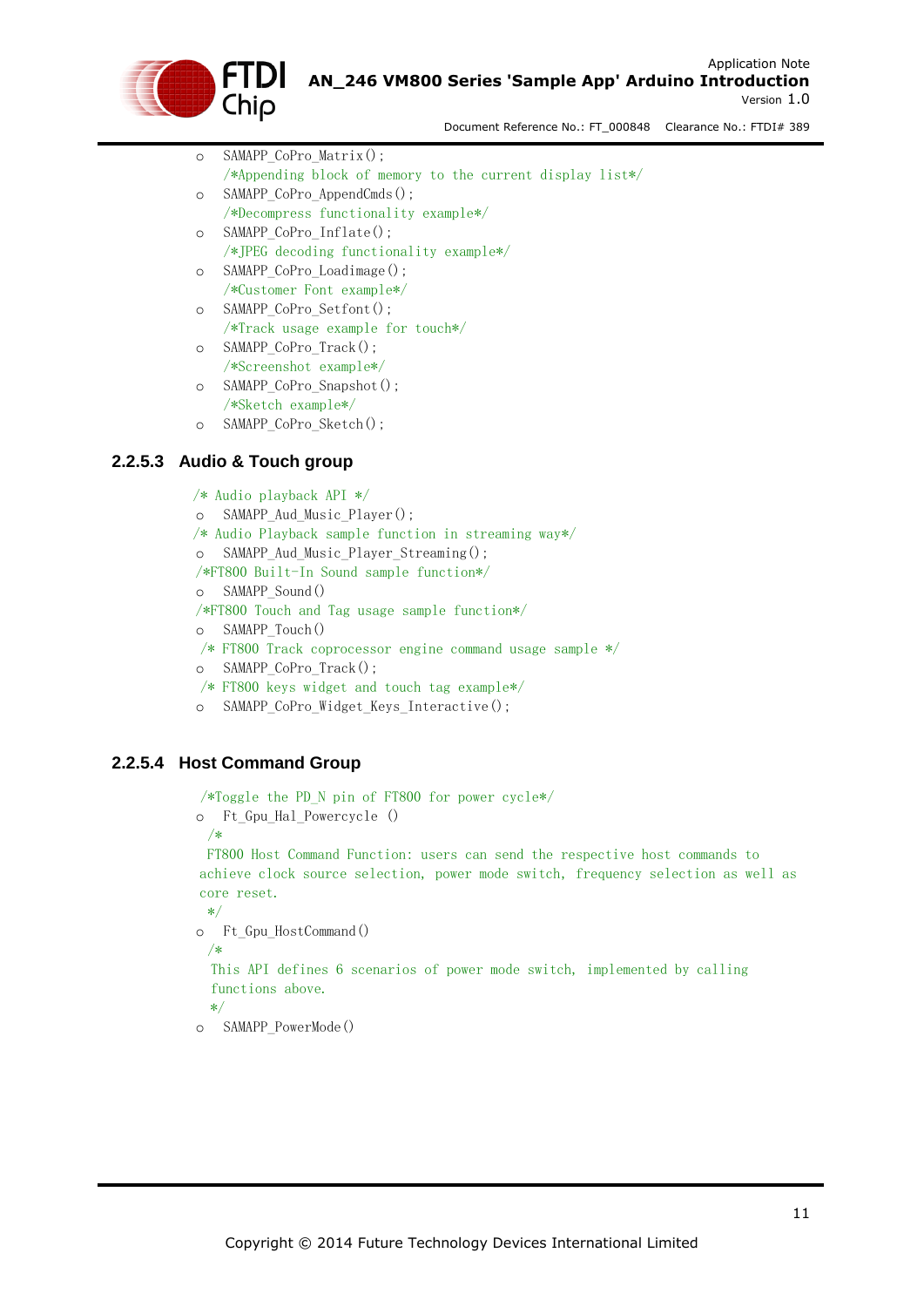

# <span id="page-12-0"></span>**3 Helpful Hints**

- Audio playback functions "SAMAPP\_Aud\_Music\_Player" and "SAMAPP\_Aud\_Music\_Player\_Streaming()", are not available on the Arduino Pro Platform due to the audio playback file being too large to fit into the Arduino Pro flash.
- Note that a calibration procedure (e.g. SAMAPP\_CoPro\_Calibrate();) is required if experimenting with the touch screen feature.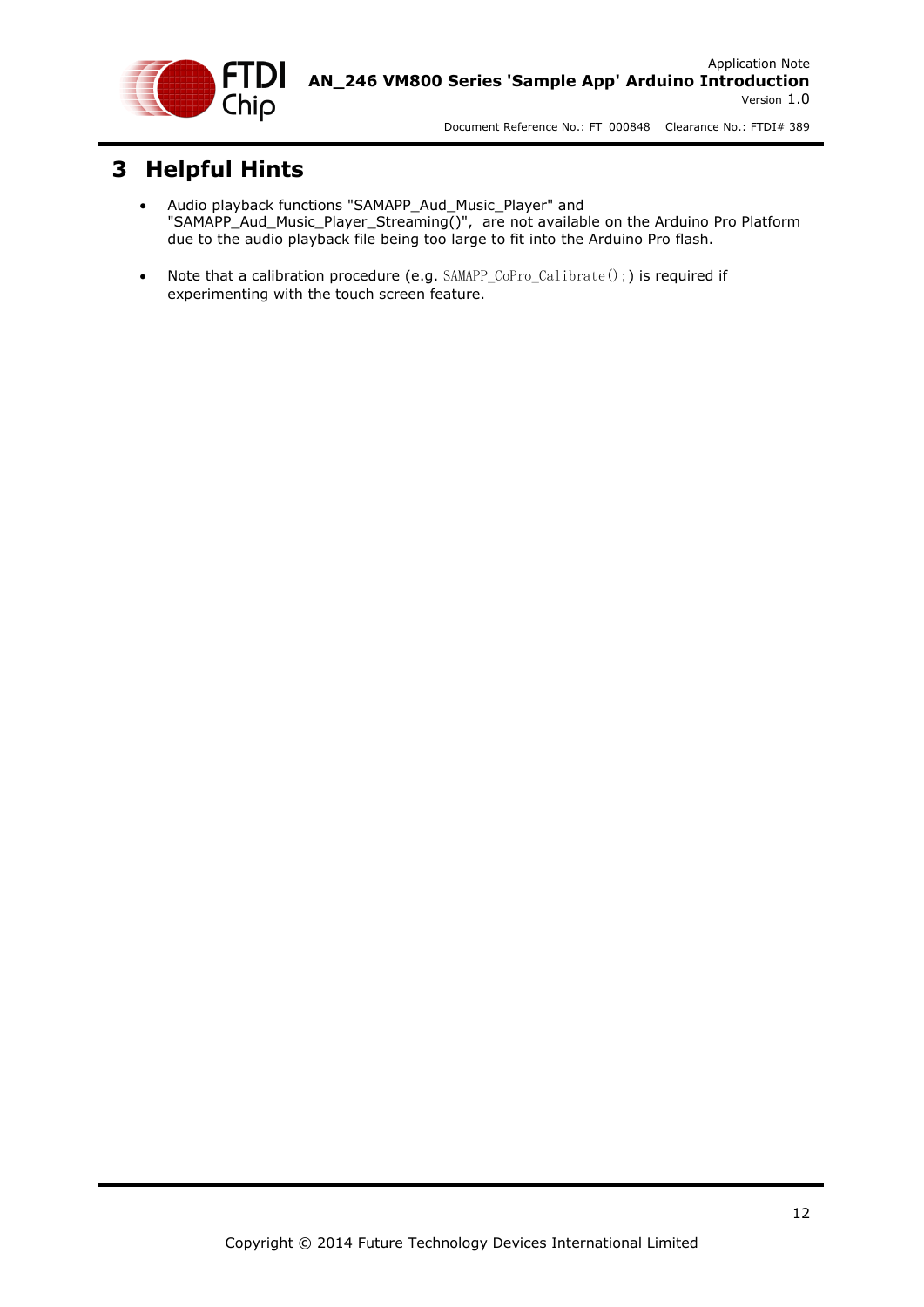

# <span id="page-13-0"></span>**4 Contact Information**

#### **Head Office – Glasgow, UK**

Future Technology Devices International Limited Unit 1, 2 Seaward Place, Centurion Business Park Glasgow G41 1HH United Kingdom Tel: +44 (0) 141 429 2777 Fax: +44 (0) 141 429 2758

E-mail (Sales) [sales1@ftdichip.com](mailto:sales1@ftdichip.com) E-mail (Support) [support1@ftdichip.com](mailto:support1@ftdichip.com) E-mail (General Enquiries) [admin1@ftdichip.com](mailto:admin1@ftdichip.com)

#### **Branch Office – Taipei, Taiwan**

Future Technology Devices International Limited (Taiwan) 2F, No. 516, Sec. 1, NeiHu Road Taipei 114 Taiwan , R.O.C. Tel: +886 (0) 2 8791 3570 Fax: +886 (0) 2 8791 3576

E-mail (Sales) [asia.sales1@ftdichip.com](mailto:asia.sales1@ftdichip.com) E-mail (Support) [asia.support1@ftdichip.co](mailto:asia.support1@ftdichip.com) [m](mailto:asia.support1@ftdichip.com) E-mail (General Enquiries) [asia.admin1@ftdichip.com](mailto:asia.admin1@ftdichip.com)

#### **Branch Office – Tigard, Oregon, USA**

Future Technology Devices International Limited (USA) 7130 SW Fir Loop Tigard, OR 97223 USA Tel: +1 (503) 547 0988 Fax: +1 (503) 547 0987

E-Mail (Sales) [us.sales@ftdichip.com](mailto:us.sales@ftdichip.com) E-Mail (Support) [us.support@ftdichip.com](mailto:us.support@ftdichip.com) E-Mail (General Enquiries) [us.admin@ftdichip.com](mailto:us.admin@ftdichip.com)

#### **Branch Office – Shanghai, China**

Future Technology Devices International Limited (China) Room 1103, No. 666 West Huaihai Road, Shanghai, 200052

China Tel: +86 21 62351596 Fax: +86 21 62351595

E-mail (Sales) [cn.sales@ftdichip.com](mailto:cn.sales@ftdichip.com) E-mail (Support) [cn.support@ftdichip.com](mailto:cn.support@ftdichip.com) E-mail (General Enquiries) [cn.admin@ftdichip.com](mailto:cn.admin@ftdichip.com)

#### **Web Site**

[http://ftdichip.com](http://ftdichip.com/)

System and equipment manufacturers and designers are responsible to ensure that their systems, and any Future Technology Devices International Ltd (FTDI) devices incorporated in their systems, meet all applicable safety, regulatory and system-level performance requirements. All application-related information in this document (including application descriptions, suggested FTDI devices and other materials) is provided for reference only. While FTDI has taken care to assure it is accurate, this information is subject to customer confirmation, and FTDI disclaims all liability for system designs and for any applications assistance provided by FTDI. Use of FTDI devices in life support and/or safety applications is entirely at the user's risk, and the user agrees to defend, indemnify and hold harmless FTDI from any and all damages, claims, suits or expense resulting from such use. This document is subject to change without notice. No freedom to use patents or other intellectual property rights is implied by the publication of this document. Neither the whole nor any part of the information contained in, or the product described in this document, may be adapted or reproduced in any material or electronic form without the prior written consent of the copyright holder. Future Technology Devices International Ltd, Unit 1, 2 Seaward Place, Centurion Business Park, Glasgow G41 1HH, United Kingdom. Scotland Registered Company Number: SC136640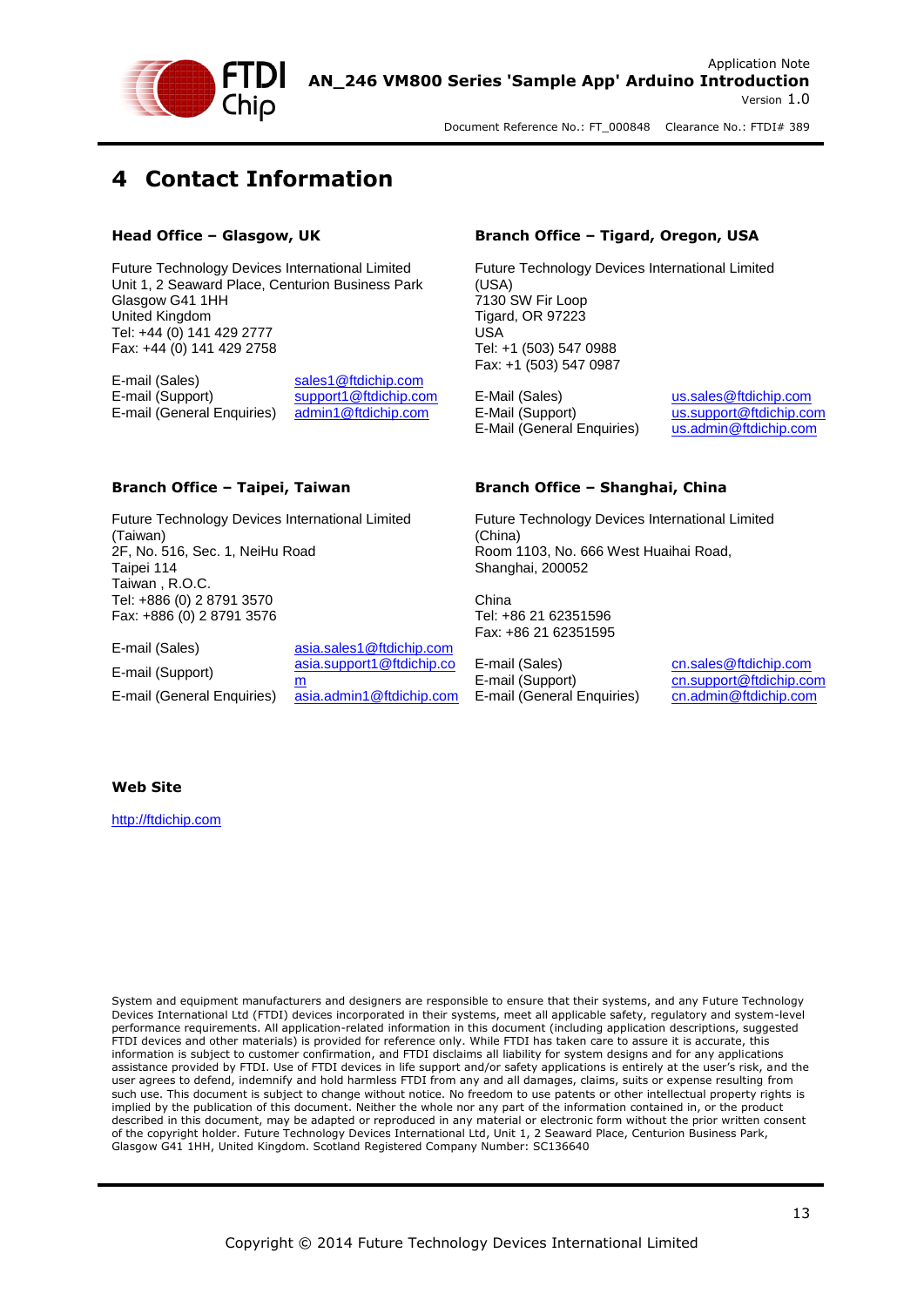

# <span id="page-14-0"></span>**5 Appendix A– References**

# <span id="page-14-1"></span>**Document References**

- 1. datasheet for VM800C: [DS\\_VM800C EVE](http://www.ftdichip.com/Support/Documents/DataSheets/Modules/DS_VM800C.pdf)
- 2. datasheet for VM800B: [DS\\_VM800B EVE](http://www.ftdichip.com/Support/Documents/DataSheets/Modules/DS_VM800B.pdf)
- 3. [FTDI MPSSE for SPI application note](http://www.ftdichip.com/Support/Documents/AppNotes/AN_178_User_Guide_For_LibMPSSE-SPI.pdf)
- 4. [FT800 Programmer Guide](http://www.ftdichip.com/Support/Documents/ProgramGuides/FT800_Programmer)
- 5. [FT800 Embedded Video Engine Datasheet](http://www.ftdichip.com/Support/Documents/DataSheets/ICs/DS_FT800.pdf)

# <span id="page-14-2"></span>**Acronyms and Abbreviations**

| Terms       | Description                                                      |
|-------------|------------------------------------------------------------------|
| Arduino Pro | The open source platform variety based on ATMEL's ATMEGA chipset |
| <b>EVE</b>  | Embedded Video Engine                                            |
| <b>SPI</b>  | Serial Peripheral Interface                                      |
| UI          | User Interface                                                   |
| <b>USB</b>  | Universal Serial Bus                                             |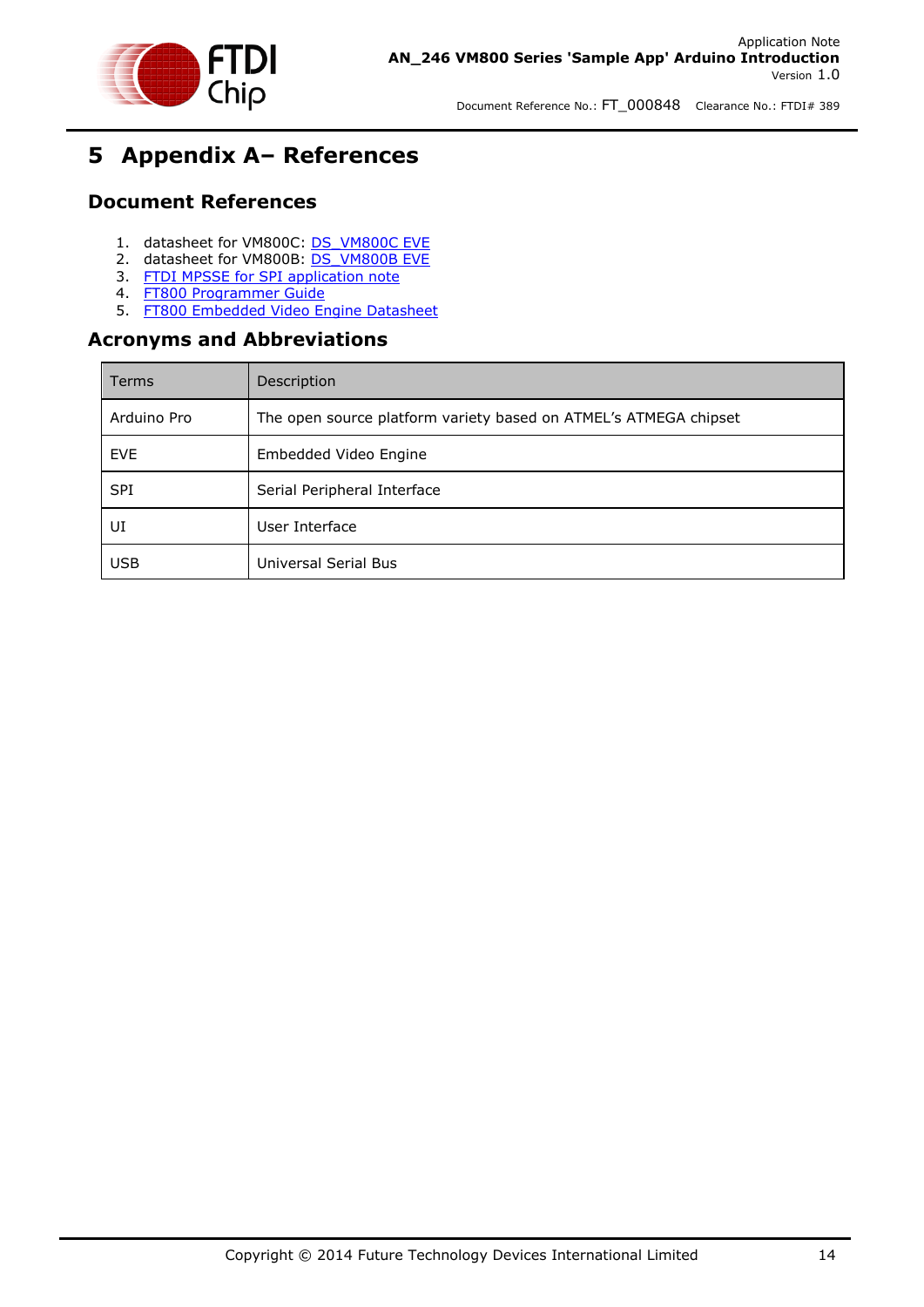

# <span id="page-15-0"></span>**6 Appendix B – List of Tables & Figures**

# **List of Figures and Tables**